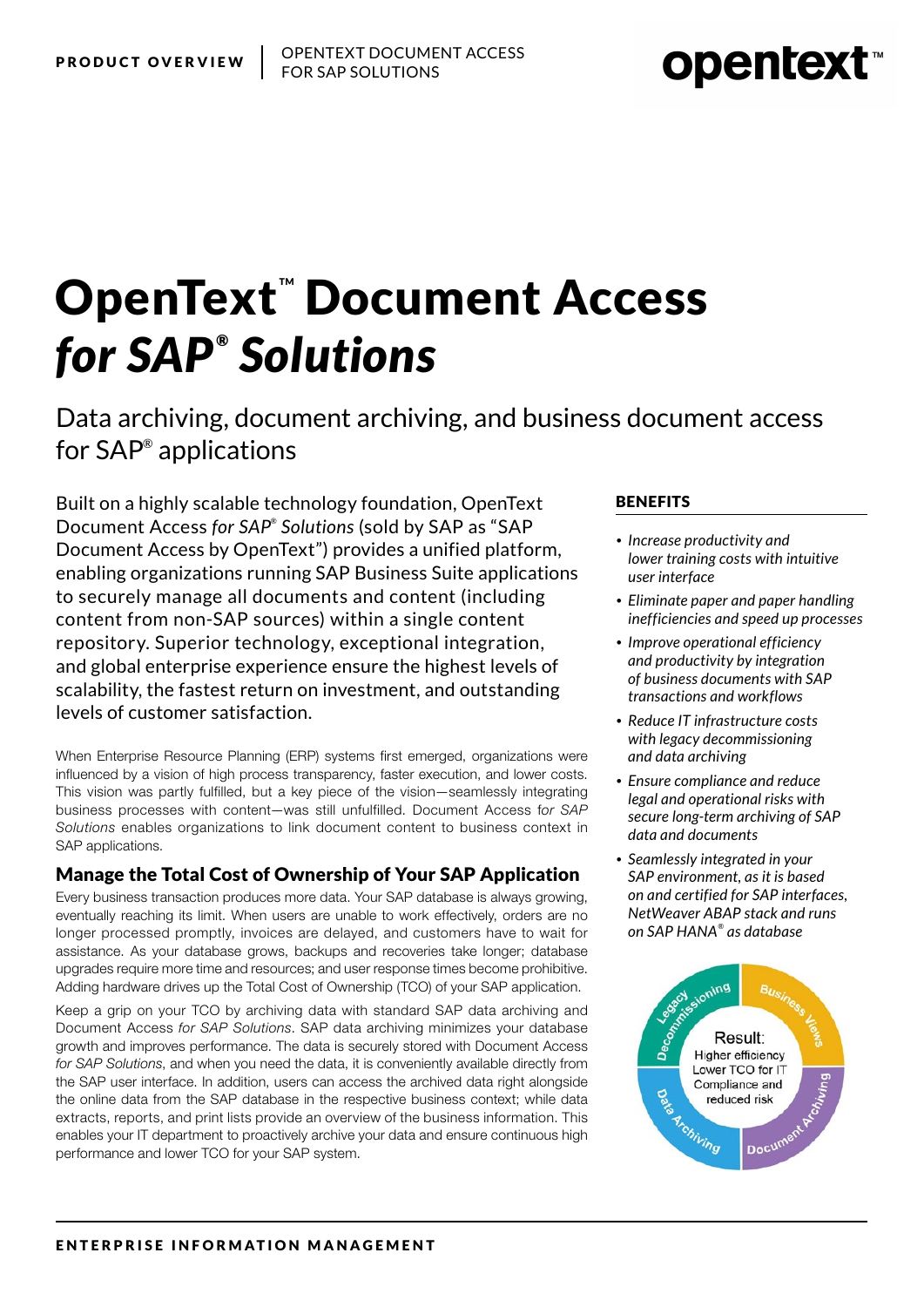## **opentext**™

#### Ensure Compliance and Reduce Risk

While regulations may vary from country to country, they all require that organizations track, manage, and retain critical business information and make it available upon request—for example, in audits or in case of litigations. Developing and implementing best practices for compliance protects organizations from the risks of non-compliance and helps them streamline operations, reduce administrative costs, and proactively prepare for the emergence of new regulations. Document Access *for SAP Solutions* addresses evolving legal requirements by securely storing content for designated periods, years, and decades, linking related information to SAP and enabling organizations to quickly access any document on demand.

Content replication and distribution, as well as disaster recovery mechanisms, are built into the product. Risks associated with storing paper documents or electronic content in a single location are eliminated, and all documents are securely archived and continue to be available in case of a disaster.

#### Integrate Business Documents with SAP

Document Access *for SAP Solutions* integrates business documents with SAP transactions via the SAP ArchiveLink® interface. Content of any type—paper documents, office documents, emails, outgoing documents, or print lists generated by SAP—is securely stored and linked to the SAP business context. As a result, SAP users can directly access these documents via SAP transactions, anywhere and anytime.

#### Process-centric Access to Content

However, Document Access *for SAP Solutions* goes far beyond the ArchiveLink way of accessing documents via SAP transactions by providing business process-oriented folder views of SAP data and documents. SAP users can access transactional data with the linked business documents in the right business context and along business processes; for example, along a procure-topay or order-to-cash process, or access all information regarding a customer, supplier, or employee in a 360-degree view. And even if data were already archived, the business process views still provide direct access to the offline data and attached content.



*Business Process Views provide module and application spanning access*

These folders can span multiple SAP systems, and also include content from non-SAP systems. For example, customer-related documents from different sources both within SAP and from external, non-SAP sources can be consolidated into several views enabling consistent access from all customer-facing business processes, including sales, accounts receivable, and customer support. Thumbnail views enable the user to visually select the right document easily.

ArchiveLink PLUS provides the capability to assign and display additional attributes for SAP ArchiveLink documents. This enables new, compelling attachment lists in the SAP GUI, which display the additional attributes and use thumbnails to show a preview of the documents for a fast and targeted selection. Also, full-text search combined with attributes for archived documents is provided.

#### Low TCO Through Seamless Integration and Certified Quality

Document Access *for SAP Solutions* is fully integrated with the SAP applications. It is based on SAP NetWeaver® technology and uses the SAP ArchiveLink interface to integrate business documents with SAP transactions. The business folder views run fully embedded in the SAP application, reusing the existing SAP user management and authorization model to ensure data security and regulatory compliance; no additional user management is needed.

SAP users can work in the SAP user interface of their choice, be it the traditional SAP GUI or SAP NetWeaver Business Client, SAP web Uls, SAP Enterprise Portal, the SAP Fiori® user interface for SAP S/4HANA®, or a customer web application. The intuitive user interface eliminates the need for extensive user training. Even occasional users can easily retrieve content using the simple-to-use and customizable navigation in folder hierarchies.

Document Access *for SAP Solutions* is certified by SAP in many categories, most notably for "Integration with SAP NetWeaver" and "Powered by SAP HANA." Certifications include the SAP ArchiveLink and SAP NetWeaver Information Lifecycle Management (ILM) interface certification as well as the Advanced Business Application Programming (ABAP) add-on certification. It has also been qualified by SAP to run on SAP Suite on HANA and S/4HANA on-premise edition.

#### Document Access *for SAP Solutions* delivers the following:

Higher process efficiency-Document Access for SAP Solutions boosts process efficiency and productivity through seamless integration of business documents into SAP and providing direct access to all documents anytime and anywhere; thereby reducing cost per transaction and enabling shared service centers. It completely eliminates paper or microfiche archives and greatly reduces paper handling inefficiencies and speeds up formerly paper-based processes.

### *Gain complete transparency in your business processes with an in-context, single point of access to all of your business data and documents.*